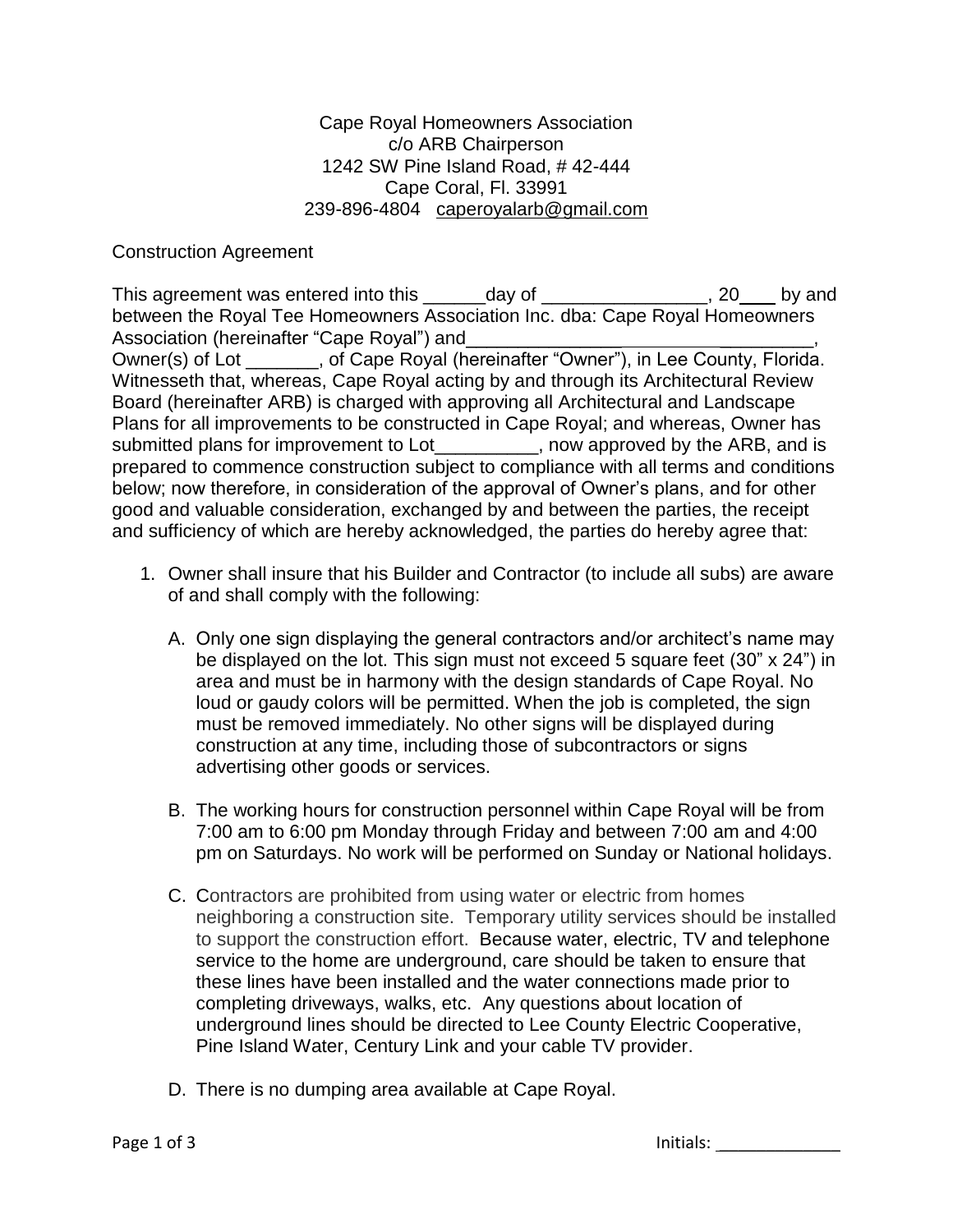- E. A portable toilet is required for all construction sites.
- F. Worker's vehicles, including lawn maintenance vehicles must not be parked on the roadways. Pull all vehicles off the road onto the site in the culvert area. The streets in Cape Royal are private property and must be maintained by the members. Oil and gasoline leaks from vehicles can break down the asphalt. Vehicles parked on the roadway will not be tolerated. Damage will be assessed against the lot owner. Continued violation of this restriction will result in revocation of permission to enter the development.
- G. The speed limit in Cape Royal is 25 MPH. It is expected that all will adhere as closely to this as is reasonably possible. Vehicles traveling at an unsafe speed will be warned one time and continued violation of this restriction will result in revocation of permission to enter the development.
- H. Loud volume from radios being played on the construction site is prohibited.
- I. The lakes are not recreational amenities, and fishing in the lakes is prohibited.
- J. The use of adjoining properties for access to the site or for storage of materials, without the written permission of the adjacent owner is forbidden.
- K. Damage to curbs, streets, Golf Course and common areas as a result of construction will be charged to the lot owner if not repaired to pre-construction condition or higher.
- L. Upon completion of construction, all construction debris, trash and signs shall be removed from the lot and all adjoining lots, together with the temporary electric service pole. All drainage swales will comply with required elevations. During construction trash shall be policed around the property.
- M. The storage of materials must be in an inconspicuous area of the site. Cleanliness will be practiced and contractors are required to make frequent clean ups of surplus materials, trash, wrappers, etc. A trash receptacle must be maintained on each site for the disposal of small trash and other litter. Trash and garbage shall be disposed of immediately to prevent it scattering to other home sites or the Golf Course. Unsightly building sites constitute nuisances to the community, including excessive vegetation height as determined by the ARB Board, and owners will be warned and then fined for ongoing violations.
- N. The following are prohibited from all residential construction areas: visitors, pets, firearms, alcoholic beverages, overnight construction trailers, sheds, or other temporary buildings.